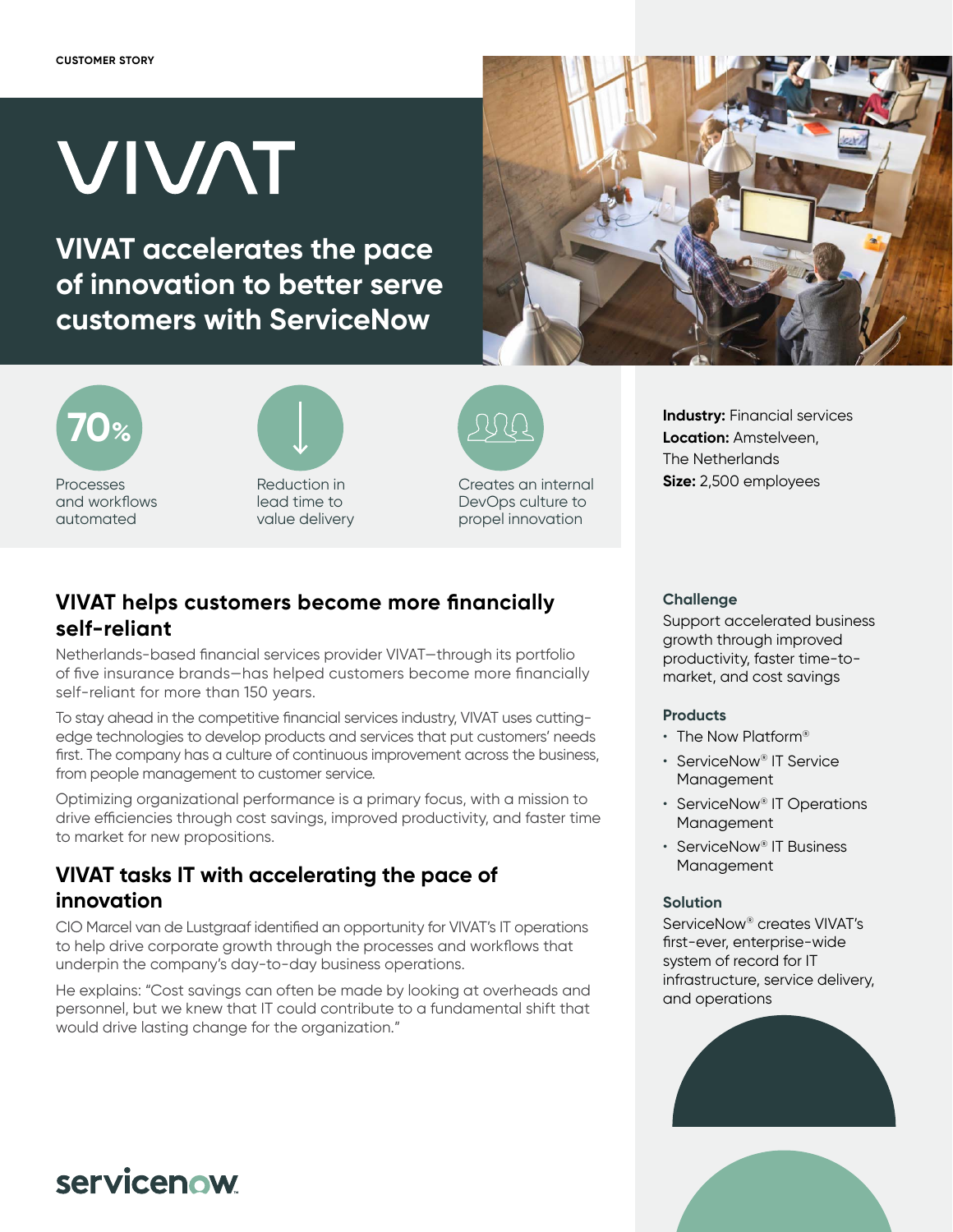

We have ambitious plans, and working with ServiceNow, we'll be able to accelerate our pace of change and strengthen our leadership in the financial services market.

Marcel van de Lustgraaf, CIO, VIVAT

### **VIVAT deploys ServiceNow to automate and align IT operations with business goals**

Under Marcel's direction, VIVAT's IT department set out on a journey to re-engineer the company's IT strategy, creating an enterprise-wide, single system of record for IT infrastructure, service delivery, and operations.

Legacy systems were migrated and consolidated onto the Now Platform, integrating fully with Microsoft Azure and Visual Studio.

"We believed that 70% of our processes could be automated, yet there was skepticism from the business about whether such an ambition could be achieved," explains Marcel. "ServiceNow gave us a platform to optimize our IT operations and drive improvements in speed and efficiency through automation and intelligent workflows."

With ServiceNow, VIVAT now has full control and visibility over its IT function and the cost of service delivery. Automated IT processes eliminated more than 70% of manual tasks, service issues are readily identified for immediate remediation, and resources are managed to suit the needs of the business.

#### **ServiceNow helps VIVAT speed project and application development and achieve faster time to market**

Through ServiceNow's project lifecycle and program portfolio capabilities, VIVAT created a continuous working approach to project and application development that improved time to market for new products and services.

Meanwhile, increased visibility into VIVAT's project portfolio facilitated a new, agile development approach. Marcel can now clearly view projects from a value perspective, and gain insight into the velocity of work—allowing more predictable project delivery.

"We've created a short-cycled working approach using ServiceNow® Project Portfolio Management that's opened up opportunities to innovate on a continuous basis," says Marcel. "Our project system is automated, our pipeline is automated, and integration with Azure allows full control."

#### **VIVAT and ServiceNow create a DevOps culture for continuous innovation**

VIVAT's new IT strategy enabled Marcel to deliver on his vision for a DevOps-focused culture, mirroring the approach taken by larger global financial services companies.

For the first time, operations and development are combined into a single technology stack. Marcel explains the rationale: "Previously, projects or tasks were thrown over the wall between teams. Today, through ServiceNow, we have one technology platform that brings together the entire process, and all the elements in the chain of delivery."

Marcel's team is embracing a T-shaped professional model, through which members draw on a wide range of experience, but can drill down if required using in-depth knowledge and skills. Visual Task boards offer an intuitive, graphical interface to manage tasks, while automation speeds up testing and approvals to accelerate development time.

Marcel explains: "We've created self-steering teams that are empowered to work in an agile way, and are adding value to the business by creating new apps and services. Team members are keen to expand their roles and welcome the opportunity to develop their careers."

# servicenow